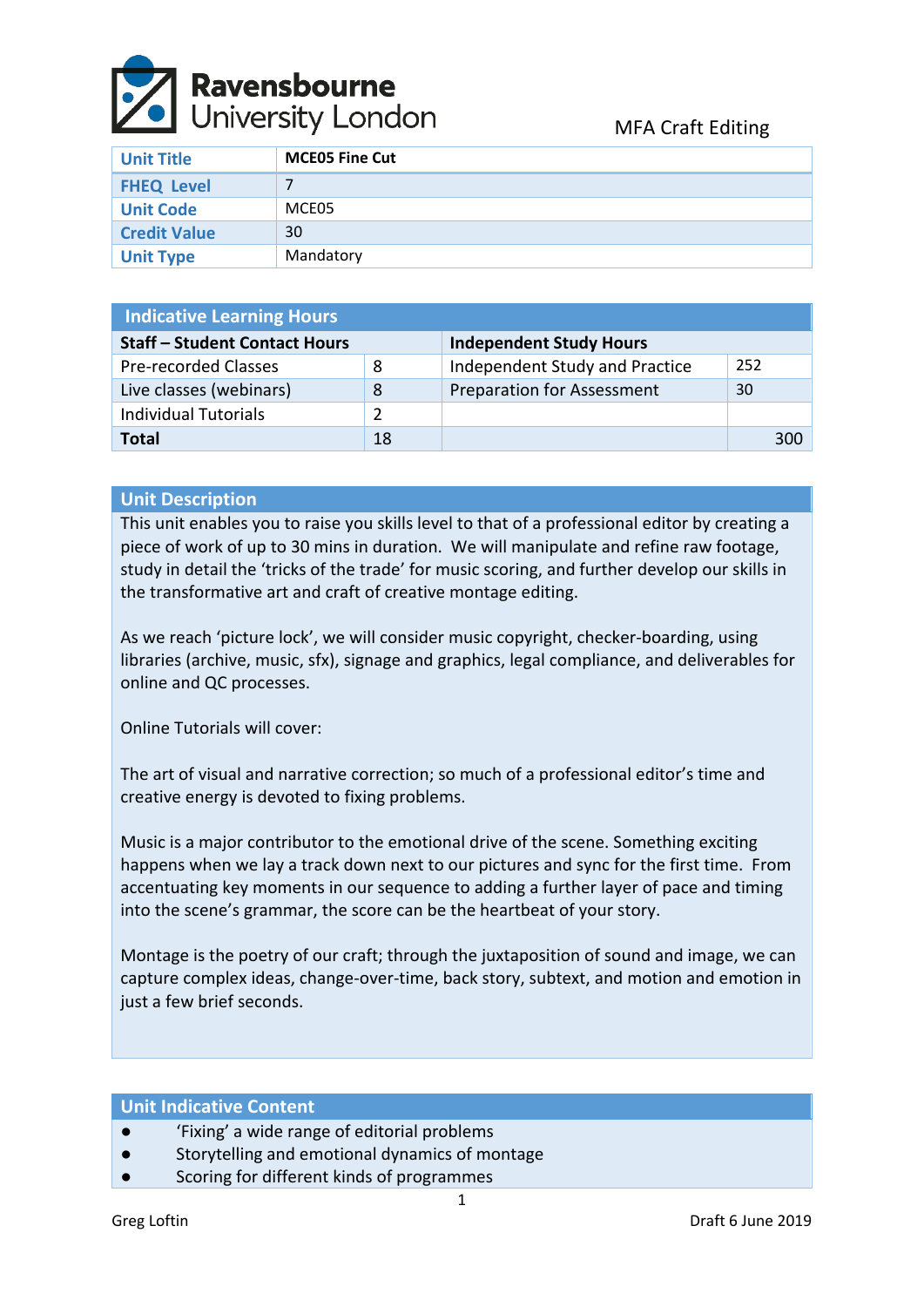- Using archive, music, and sfx libraries
- 'Picture lock' and the end of the craft editors journey
- ●● Lower-thirds, Titles, and graphics

## **Unit Aims**

- Acquire skills and techniques for fixing picture, audio and narrative issues.
- Experiment with juxtaposition to discover the suggestive potential of montage
- Appreciate the suggestive and emotional qualities of adding music to your story
- Consider the potential narrative enhancements afforded by archive/library footage
- Understand the purpose of signage and create 'place-holder' titles, straps, and graphical devices

## **Unit Learning Outcomes**

On successful completion of this unit, you will be able to-

LO1 apply a range of an advanced techniques and skills in, appropriate use of music, and the cutting of montage sequences.

LO2 produce video work that demonstrates advanced editing skills applied to a range of stories to a professional level of finish

LO3 critically analyse long form edited narratives

#### **Learning and Teaching Methods**

This Unit will be delivered using a combination of:

- Briefings
- Live and Pre-recorded Lectures
- One-to-one tuition
- Chat room discussions
- Tutor and peer-to-peer feedback
- Demonstrations
- Master classes
- Self-directed research

#### **Assessment methods and tasks**

Assessment for this unit will conform to LOs and marking criteria and will typically be based on the delivery of:

- Edited work
- Presentations
- Peer-to-peer feedback

| <b>Assessment tasks</b> | Weighting (%) (one grade or multi-grade |  |
|-------------------------|-----------------------------------------|--|
|                         | unit)                                   |  |